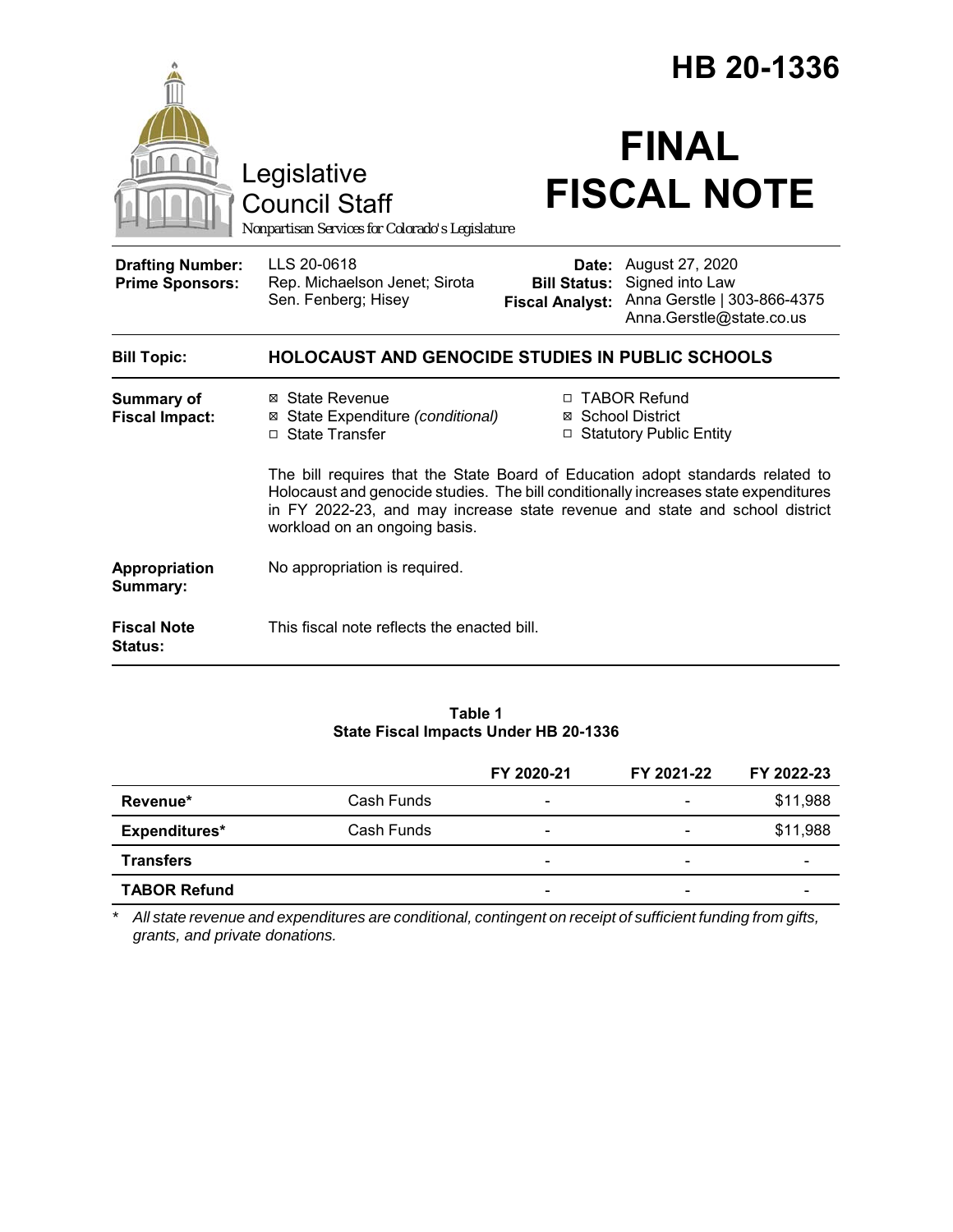August 27, 2020

## **Summary of Legislation**

The bill requires that the State Board of Education (SBE) adopt standards related to Holocaust and genocide studies no later than July 1, 2022. Adoption of these standards is contingent upon the receipt of sufficient gifts, grants, and donations.

Beginning in the 2023-24 school year and contingent upon the adoption of SBE standards by July 1, 2023, each school district board of education and charter school must incorporate the standards on Holocaust and genocide studies into an existing course that is required for graduation. School districts and charter schools may utilize materials in the newly created resource bank, or alternative materials based on best practices and that are developed using input from experts.

The bill also requires that Colorado Department of Education (CDE) create a publicly available resource bank that includes sample academic content, instruction programs, learning resource, professional developments, and case studies related to Holocaust and genocide studies. The resource bank must be available by July 1, 2021, and CDE may accept gifts, grants and donations for that purpose. Both the standards and resource bank must be developed with input from experts.

## **State Revenue**

The bill may increase state revenue from gifts, grants, and donations. Potential sources of gifts grants and donations have been initially identified. Gifts, grants, and donations are exempt from TABOR.

## **State Expenditures**

Contingent upon the receipt of sufficient gifts, grants, and donations, the bill increases state expenditures by \$11,988 in FY 2022-23 for CDE to convene a committee of educators and experts to develop the Holocaust and genocide standards. Costs are listed in Table 2 and discussed below.

|                                | FY 2022-23 |  |  |  |
|--------------------------------|------------|--|--|--|
| <b>Department of Education</b> |            |  |  |  |
| <b>Travel Reimbursements</b>   | \$4,978    |  |  |  |
| <b>Meeting Costs</b>           | \$2,510    |  |  |  |
| Substitute Teacher Costs       | \$4,500    |  |  |  |
| <b>Total Cost</b>              | \$11,988   |  |  |  |

#### **Table 2 Conditional Expenditures Under HB 20-1336**

**Standards development.** This fiscal note assumes that the committee will be made up of 10 people, including 7 educators, and that four meetings of the full committee and one meeting of the committee co-chairs will be required to develop the standards. Costs include travel